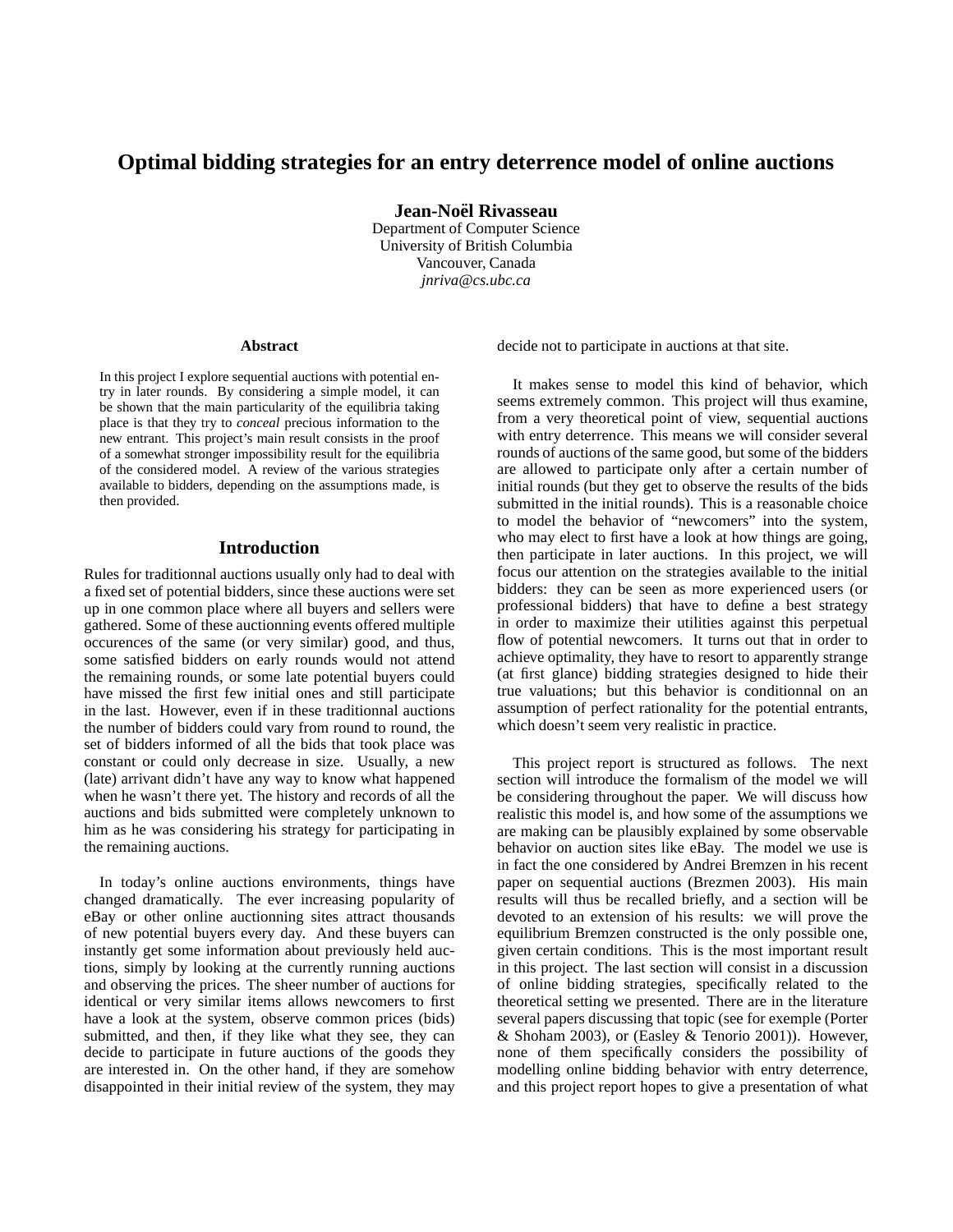are the best strategies (and consequent equilibria), if we are making these assumptions of entry deterrence.

## **Setting and Model**

## **Type of auction**

We will be considering an ascending price auction in which there are two rounds, resolved sequentially. An ascending price auction is conceptually equivalent to a second price auction with sealed bids; the price paid by the winner is determined by the price at which the last other remaining bidder dropped out. Thus in effect, the drop out price selected by each bidder is (almost) equivalent to a pre-submitted sealed bid; and the winner ends up paying the second highest bid, like in a second price auction. See (Vickrey 1962) for more details about this "ratchet" strategy, and (Klemperer 1999) for a general discussion of the various common types of auctions. The advantage of sealed bids is that it allows an immediate (or very fast) resolution of the auction, because it doesn't require any communication between the seller and the bidders except for the initial sealed bids. In practice, sealed-bid auctions are used at eBay and other online marketplaces. However, because in eBay the auction lasts for a certain amount of time, bidders can revise their initial bids, and eventually resubmit a higher bid. Normally, there shouldn't be any incentive to revise a bid, since the first bid should only be deducted from the valuation a particular buyer has of a certain good, and this shouldn't change over time. But in fact, there may be advantages in doing so, because it can induce some signaling. This issue is tackled in (Easley & Tenorio 2001): bidders using jump bids as signaling bids can achieve higher expected profits. We will not be considering this issue here, and will always treat our auction as being strictly equivalent to a sealed-bid second price auction (without any opportunity to change initially submitted bids within the same round of auction).

### **On spying**

Note that in this case of second price auction, if we were to consider a single auction, cheating would be possible for the seller (if he somehow dishonestly spied on the bids submitted by the various bidders), but not for the bidders: in (Porter & Shoham 2003), a paper dealing with the issue of cheating as a consequence to spying on others, the authors acknowledge this fact and thus examine the cheating opportunities for bidders in a first price sealed auction (which is not incentive compatible). However, with several sequential auctions it is interesting for a bidder to spy on the other bidders, even with a second price auction. This is essentially due to the fact that in our sequential auction setting, a second price auction is no longer an incentive compatible mechanism. Effects of cheating and spying could consequently be an interesting thing to examine in the future; for this project we will assume our marketplace is secure and doesn't allow anyone to spy on other bids before submitting its own. All information is disclosed through the normal auction mechanism, when the auction resolves.

#### **Number of bidders**

Let's get back to the description of our model. 3 bidders will be allowed to participate in the auction. This small number is enough to give a theoretical insight on the issues at stake and how they affect each bidder's strategy. The two first bidders are allowed to participate in both rounds; however the third one is a "newcomer" to the system, and can only participate in the second round. He gets to observe the results of the first round: so he observes what was the sealed-bid of the loser of the first round (on eBay, that's what he would also observe: the winning bid is the amount of the reserve price for the loser). All three participants have their valuation for the good drawn from an uniform distribution between 0 and 1 ( this allows for easier computations as the valuations are already normalized like probabilities!), and are risk neutral. In each of the two rounds, one item of the good is sold. Bidders are only interested in at most one unit of the good, so the winner of the first round will quit and won't participate in the second round. The loser of the first round and Player 3 will thus bid against each other in the last round.

#### **Tie-breaking rule and entry cost**

As we will see, ties will play a crucial role in our equilibrium, so we need a tie-breaking rule. We choose the simplest one: if a tie occurs between two bids, the good will be sold randomly (with probability  $1/2$ ) to one of the players. Finally, Player 3 incurs an entry cost for entering the auction in the second round. This cost  $c > 0$  will in fact never be greater than 1/2, or else Player 3 would never enter (see (Brezmen 2003) for details). Sometimes this entry cost will prohibit Player 3 from entering; in this case the loser of the first round can get the item for free (pays 0). In a more realistic setting, the loser would actually pay the reserve price of the seller for the item (and bids wouldn't start at 0 either but at this reserve price). But from a mathematical perspective, the two situations are exactly equivalent, and it is easier to consider that the "best possible result" for the buyer is to pay 0, so we will adopt that notation.

#### **Empirical justification of the model**

It is interesting to discuss why, in a realistic online marketplace, player 3 would incur an entering cost and not the two first bidders. After all, participation in eBay is free for every potential bidder. However, if player 3 is indeed new to the system, this assumption makes sense. There are in fact actual costs for participating in online auctions: you would have to buy a computer or get access to one, pay the connection fees, then register for an account at eBay, learn how the system works, etc... All of this takes time and/or money and thus can be considered as a cost for the potential entrant (plus, the fear of paying money to a dishonest seller and never getting back anything in return prevents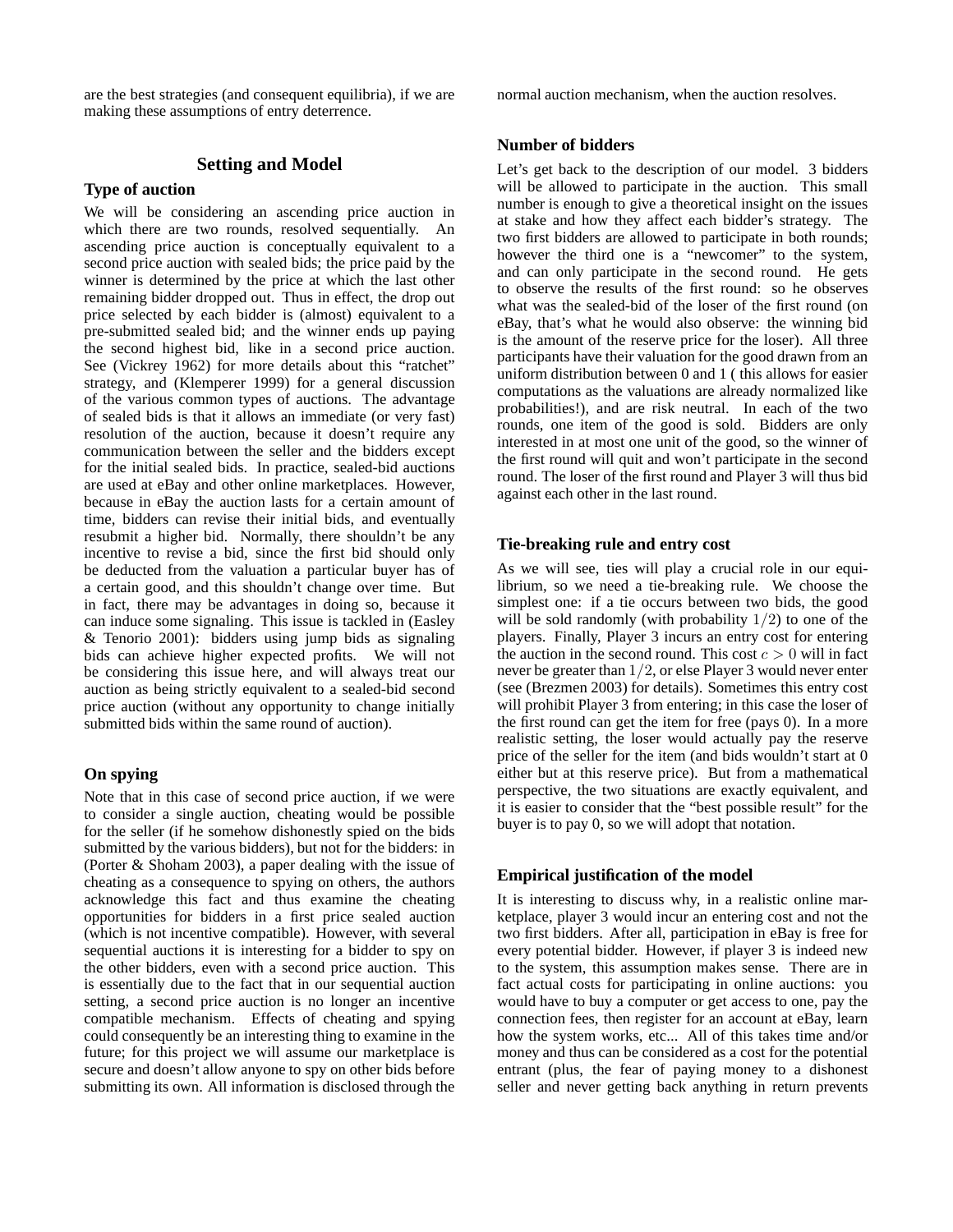many people from entering online auctions - this can also be modelled in the cost). This is especially true for newcomers; experienced users already have made the investment of learning how the sytem works, and thus incur very little costs at each new auction in which they participate. But for a person moderately interested in online auctions, that is just having a look at an eBay web page describing an auction, to see "if all this online auctions frenzy can be truly worth it", the entry cost can be very real. The decision to take the time and effort to actually enter "a next auction" will very often depend on the initial impression an user gets of the system, and that initial impression is essentially conditionned on the prices observed, like in our model. This entry cost is all the more realistic as the relative price for the object is small, because the entry cost in our setting actually represents a fraction of the item cost. Thus it is unrealistic to consider an entry cost of 0.4 for a \$100, 000 car (this would translate to a cost of \$40, 000); but for a \$10 or even a \$100 item, our model is quite plausible.

#### **A step function equilibrium**

In this section I will recall briefly the main result presented by Bremzen. For the details of all the proofs, refer to (Brezmen 2003). He constructed an equilibrium for the three bidders in the previously described setting. Such an equilibrium consists of:

- a strategy that the two first players will follow in the first round,
- an entry decision for the third player (conditionned, of course, on the observed result of the first round),
- and finally, a strategy followed by the two bidders on the last round, if player 3 enters.

It should be noted that bidding strategies for the two first players on the first round have to be symmetric (thus we only have to define one strategy), due to the inherent symmetry of our setting. Similarly, the bidding strategies for the second round, if player 3 enters, are symmetric, and in fact are trivial to define, because we are dealing with a simple second price auction (with two players). It is then well known (see (Shoham 2003)) that the optimal strategy is to bid their respective true valuations.

The equilibrium described by Bremzen results, for the initial player strategy, in a submitted bid that is a step function of the valuation. More precisely, up to a certain valuation  $v_{lim}$ , the optimal choice is to bid 0; if the valuation is greater than  $v_{lim}$ , then the player should bid a fixed amount  $b^*$ . This strategy is presented in Figure 1.

This, combined with a decision entry for the third player, defines a Nash-Equilibrium of our auction, given that  $c >$  $c_{lim} \approx 0.1467$  and  $c < \frac{1}{2}$ . The entry strategy for Player 3 with valuation  $v$ , that results in an equilibrium, is the following:

• if the observed price is  $b^*$ , enter if  $v > v_{lim} + \sqrt{2c(1 - v_{lim})}$ ;  $\sqrt{2c(1-v_{lim})};$ 



Figure 1: An equilibrium strategy as a 2 step function

- if the observed price is 0, enter if  $v > \frac{v_{lim}}{2} + c$ ;
- otherwise, enter if  $v > c$ .

It should be noted, as pointed out by Bremzen, that there is a degree of freedom in this equilibrium, in the choice of  $v_{lim}$ . Not all values are of course possible for  $v_{lim}$ , but there is an interval of possible values.  $b^*$ , on the contrary, is binded to  $v_{lim}$  and c by the following formula:

$$
b^* = \frac{v_{lim} \cdot (2 - v_{lim}) \cdot (1 - c - v_{lim}/2)}{1 - v_{lim}}
$$

So there is no degree of freedom here; actually,  $b^*$  is chosen so that Player 1 or 2 is indifferent between bidding 0 or  $b^*$ , if he has value  $v_{lim}$ . One important remark is that if Player 3 observes price  $b^*$ , he may correctly deduce the value chosen for  $v_{lim}$ . However, if he only observes price 0, he can't get the value for  $v_{lim}$ , which makes his entry decision (enter if  $v > \frac{v_{lim}}{2} + c$ ) problematic. Similarly, the two first players have to choose the same exact  $v_{lim}$ in order to achieve an equilibrium. So, even if this set of strategies do define a Nash-Equilibrium, it seems rather hard to achieve in practice. We will discuss these problems in the last section.

Intuitively, this step function equilibrium occurs as a consequence of the willingness from the first bidders to hide their correct valuations to the new entrant. If the new entrant is able to determine exactly the valuation of the loser, he will enter as soon as his own valuation is greater than the loser's valuation added to his entry cost. If there is uncertainty about that valuation, he will enter if his own valuation is greater than the *expectation* of the loser's valuation and his entry cost. It is thus in the initial bidders interest to keep the entrant ignorant of their exact valuations.

Equilibria for other values of c can also be found. If  $c = 0$ , it is easy to understand that it is in Player 3 best interest to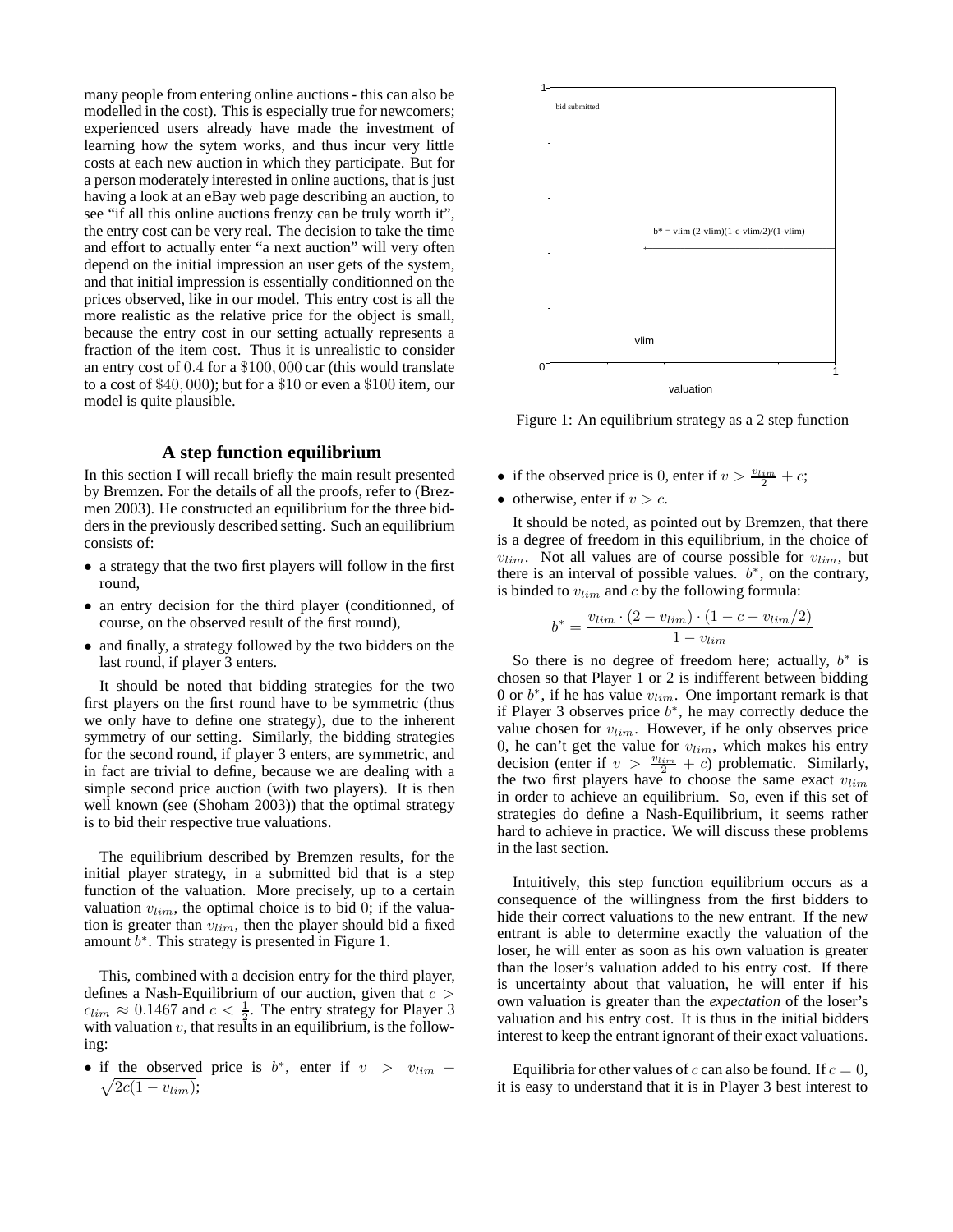enter all the time, and this leads to a drop out strategy for the first round of  $b(v) = v - \frac{v^2}{2}$  $\frac{b^2}{2}$ . If  $c > 1/2$ , we already said earlier that Player 3 will never enter, thus the equilibrium is for both initial players to always bid 0. If  $0 < c < c_{min}$ , then a step function equilibrium is also possible. In this case of small entry costs, there are no longer only two steps, but  $k$ ones.  $k$  will go up when c goes to 0, but for a given  $c$ , it can be proven (again, refer to (Brezmen 2003) for details) that a step function with a finite number of steps will constitute a Nash-Equilibrium for our problem.

## **The only possible equilibrium strategies are step functions**

This section presents the main result of the project: we will show that step functions, as described in the previous paragraphs, are the only equilibria existing for our problem. This was a question remaining to be answered, according to Bremzen's conclusions. He showed that for any  $c > 0$ , there existed no equilibrium bidding function  $b(v)$ , for the initial round, that was strictly monotone in valuation. I will go one step further and claim that:

**Lemma:** For a sufficiently high entry cost  $c > c^*$ , there exists no equilibrium bidding function  $b(v)$  that is strictly monotone in valuation on any interval.

*Proof:* Let's assume the contrary, and let  $[x_1, x_2]$  be an interval in which  $b(v)$  is strictly monotone. Then it is clear that on that interval, player 3 will be able to correctly deduce the valuation of the loser (because there is a bijection on that interval between the bid and the valuation). He will enter if his own valuation is greater than  $v+c$ .

When player 1 decides the amount he is going to place on his sealed bid, he assumes (as part of the equilibrium) than player 2 is following  $b(v)$ . If his own valuation is on the interval  $[x_1, x_2]$ , he may consider deviating by a small amount, and claim he is of type  $v_{false}$  which is still in the interval  $[x_1, x_2]$ . His expected payoff will then be

$$
Payoff(v, v_{false}) = W + \int_{x_1}^{v_{false}} (v - b(x)) \cdot dx
$$

$$
+ v(1 - v_{false})(v_{false} + c)
$$

Here, W represents a constant payoff (not depending on  $v_{false}$ ) that player 1 gets if player 2 is going to bid lower than the interval and consequently, player 1 is going to win the item on the first round. The integral represents the payoff if player 2 is going to bid on the  $[x_1, x_2]$  interval but lower than player 1 (thus lower than  $v_{false}$ ). Finally the last term represents the payoff if player 2 bids higher than player 1. Then player 1 goes on to the next round (with probability  $(1 - v_{false})$ ), with player 3 believing he has valuation  $v_{false}$ . If we make  $v_{false}$  sufficiently close to v, so that  $|v - v_{false}| < c$ , then player 1 always lose if player 3 enters, and thus he receives something by going to the second round only if player 3 does not enter (probability  $(v<sub>false</sub> + c)$ ), and in this case his payoff is v.

 $Payoff(v, v_{false})$  must reach its maximum at  $v_{false} = v$  since it is an equilibrium function (and thus small deviations won't bring in more profits). Thus by differentiating  $Payoff(v, v_{false})$  in respect to  $v_{false}$  we obtain the condition:

$$
0 = v - b(v) - v(v + c) + v(1 - v)
$$

$$
b(v) = 2v - vc - 2v2
$$

To be monotone on the interval  $[x_1, x_2]$ , we again differentiate one time and obtain the condition:

$$
v < \frac{2-c}{4}
$$

Thus  $x_2$  has to be lower than  $\frac{2-c}{4}$ . We proved than  $b(v)$ can't be strictly monotone on the interval  $\left[\frac{2-c}{4}, 1\right]$ . Still, there could be an arbitrary number of intervals contained in  $[0, \frac{2-c}{4}]$  where  $b(v)$  could be strictly monotone and of the form (this is a requirement)  $b(v) = 2v - vc - 2v^2$ . We now have to prove that this is impossible.

Let's pick the interval, where  $b(v)$  is monotone, *closest* to  $\frac{2-c}{4}$ . This interval is  $[x_1, x_2]$  with  $x_2 < \frac{2-c}{4}$ . By construction, we know that after  $x_2$ ,  $b(v)$  is a step function (because it can be strictly monotone nowhere). Let's assume it has only a single step after  $x_2$ , with a bidding price of  $b^*$ ; given that  $c > c^*$ , we can always assume that. Since the number of possible steps is linked to the value of c, for a sufficiently high c, we can be sure that we have at most two steps (see (Brezmen 2003) for a proof of that). The single step assumption after  $x_2$  is not crucial here and is only done to simplify derivations. I am confident that a more complete proof could examine the case of small entry costs c and conclude to the same result (thus we would prove that for any c, there exists no equilibrium bidding function  $b(v)$  that is strictly monotone in valuation on any interval).

In order to construct an equilibrium, the initial bidder (player 1) with valuation  $x_2$  must be indifferent between bidding  $2 \cdot x_2 - x_2 \cdot c - 2 \cdot x_2^2$  (monotone part) and bidding  $b^*$ (step part). So:

$$
Payoffmonotone(x_2) = Payoff_{step}(x_2)
$$
  

$$
W + v(1 - x_2)(x_2 + c) = W + \frac{(x_2 - b^*)(1 - x_2)}{2} + \frac{(1 - x_2) \cdot \alpha}{2}
$$

W is a constant and represents (in both cases) the payoff if we win the first round because player 2 bids lower than player 1.  $\left(\frac{(x_2-b^*)(1-x_2)}{2}\right)$  $\frac{1}{2}$ ) is the case when both initial players are tied at the step, and  $\left(\frac{(1-x_2)\alpha}{2}\right)$  $\frac{x_2}{2}$ ) represents the payoff if player 1 goes to the second round ( $\alpha$  is the probability of player 3 entering: if player 3 enters, player 1 automatically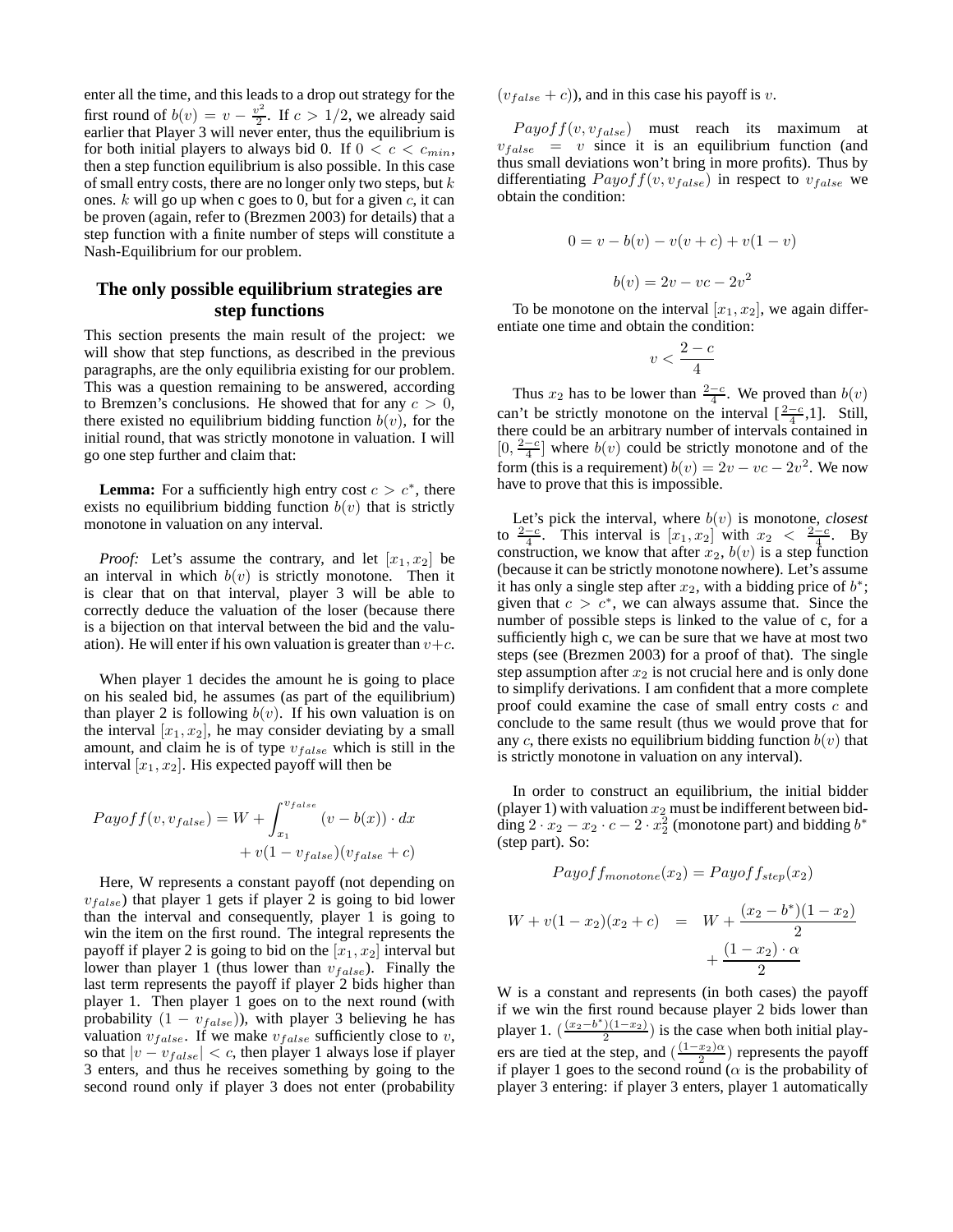loses since he is at the beginning of the step with a valuation of  $x_2$ ). After derivations we obtain:

$$
b^* = (1 + \alpha) \cdot x_2 - 2x_2 \cdot c - 2 \cdot x_2^2
$$

This  $b^*$  has to be more than the price  $b(x_2)$  corresponding to the monotone part. Thus:

$$
(1+\alpha) \cdot x_2 - 2x_2 \cdot c - 2 \cdot x_2^2 \ge 2x_2 - x_2 \cdot c - 2x_2^2
$$

This gives us:

$$
c\leq \alpha-1
$$

which is impossible, given that  $c > 0$  and  $\alpha \leq 1$ . Thus over the interval  $[x_1, x_2]$  we can't have a monotone  $b(v)$ , since it is impossible for such an equilibrium  $b(v)$  to "link" to the next step. The rest of the proof is straightforward: since we have proved that the monotone interval which was closest to the steps defining the end of our equilibrium strategy can't exist, obviously we can consider the second next closest interval, which becomes the closest since we have just proven the previous one cannot exist. By recursion, we conclude that no interval where  $b(v)$  is strictly monotone can exist. Thus our lemma.

Our lemma proves than equilibria of the type described in Figure 2 can't exist (which was something remaining to be answered, according to Bremzen). Since an equilibrium bidding strategy can't be strictly monotone anywhere, obviously the only possible equilibria are step functions, that have a finite number of discontinuities and are constant over intervals.



Figure 2: An impossible equilibrium strategy

# **Discussion of online bidding strategies for the entry deterrence model**

It is clear that following an optimal strategy can significantly affect the profits of the initial bidders, as shows the following example.

**Example.** Let's consider an entry cost of  $c = 1/3$ . We *are interested in computing the average payoff of an initial bidder. By following the simple "honest" strategy of bidding your valuation for the first round, you get an average payoff of 0.3 (if your valuation is drawn uniformly from 0 to 1). By following the equilibrium strategy, with a*  $v_{lim} = 1/3$ *, the average payoff is 0.384, more than 25% more.*

### **On rationality**

This may suggest than experienced buyers at online marketplaces should try to follow this equilibrium strategy, actually "teaming up" with other established experienced users in order to limitate the entrance of newcomers. But there is a catch in this analysis. The equilibrium discussed is a Nash-Equilibrium, which means that if all bidders are perfectly rational and aware than the others are playing this strategy, then it is in their best interest to play in this way. However, newcomers to the system cannot reasonably be considered as rational: they are very unlikely to perform this analysis and play in consequence. For exemple, they are likely, if they observe very low prices in an online auction, to try to enter subsequent auctions, because they think it will be profitable. But in fact, they may not realize that low prices are due to the fact that initial bidders want to hide their correct valuations; and these newcomers may be facing a tougher opposition than they expect on the auctions they enter, after having paid the entry cost. Like we also pointed out earlier, there is also a degree of freedom in the choice of  $v_{lim}$ , which may result in a lack of coordination for the initial bidders, and additional uncertainty for the third player. This will most probably lead to a loss of profit, although it would have to be investigated.

Thus, it would be interesting not to focus on the Nash-Equilibria of the entry deterrence model for auctions, but to find what is the best strategy for initial bidders, given that the newcomers will act "irrationally". After all, we have just seen that computing the equilibrium is no small task; realistically, almost nobody can be expected to perform this kind of pushed analysis. A newcomer can plausibly be assumed to play always naively, that is, enter if his valuation is more than the sum of the observed price and the entry cost.

Making that assumption dramatically changes the equilibrium for the two first players. We are back to a model where information hidding is not important and even undesirable. This is because since the newcomer doesn't think information hidding is occuring, any "steps" we may have in our equilibrium function now have an adverse effect for the initial bidders. The newcomer will assume initial bidders have the lowest possible valuation of the step. In these conditions, if an equilibrium exists (we can't know for sure that an equilibrium exists, because we are not dealing with a finite normal form game), it is probably very different from the ones we presented earlier.